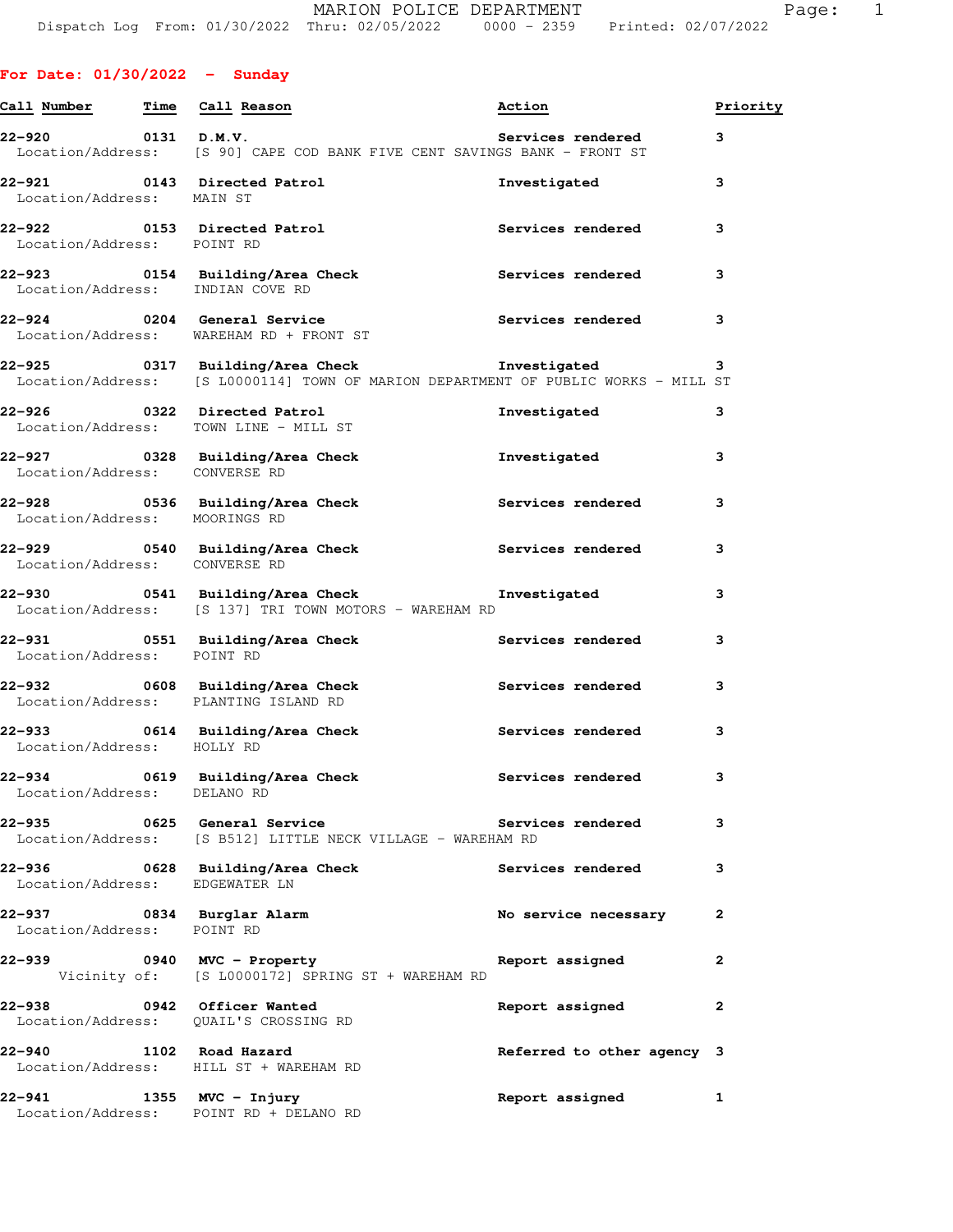|                                                        |                                                                                                                                                | MARION POLICE DEPARTMENT |                | Page: | $\overline{\phantom{0}}^2$ |
|--------------------------------------------------------|------------------------------------------------------------------------------------------------------------------------------------------------|--------------------------|----------------|-------|----------------------------|
|                                                        | Dispatch Log From: 01/30/2022 Thru: 02/05/2022   0000 - 2359   Printed: 02/07/2022                                                             |                          |                |       |                            |
|                                                        | 22-942 1432 EMS - Mutual Aid Contract Removed to hospital 1<br>Location/Address: [S3] WINDSWEPT RD                                             |                          |                |       |                            |
|                                                        | 22-943 1540 A & B/Past 22-943 Report assigned<br>Location/Address: [S B271] TOWN OF MARION POLICE DEPARTMENT - MILL ST                         |                          | $\mathbf{2}$   |       |                            |
| Location/Address: GREEN ST                             | 22-944 1723 Gunshots Reported                                                                                                                  | Investigated             | $\overline{2}$ |       |                            |
|                                                        | 22-945 1741 Assist/Other Police Department Services rendered<br>Location/Address: ROCHESTER LINE - COUNTY RD                                   |                          | $\mathbf{2}$   |       |                            |
|                                                        | 22-946 1748 Building/Area Check Services rendered<br>Location/Address: [S L0000216] CHILDRENS ACADEMY - COUNTY RD                              |                          | 3              |       |                            |
|                                                        | 22-947 1756 Assist/Other Police Department No service necessary<br>Location/Address: [S2] WALNUT PLAIN RD + CLAPP RD                           |                          | $\mathbf{2}$   |       |                            |
| 22-948 1858 Fire - Alarm<br>Location/Address: POINT RD |                                                                                                                                                | Investigated             | $\mathbf{1}$   |       |                            |
|                                                        | 22-949 2036 Building/Area Check and Services rendered<br>Location/Address: QUAIL'S CROSSING RD                                                 |                          | 3              |       |                            |
|                                                        | 22-950 2051 Building/Area Check 20 Services rendered<br>Location/Address: [S 125] BLUE HAIR SALON - WAREHAM RD                                 |                          | 3              |       |                            |
|                                                        | 22-951 2110 Motor Vehicle Stop<br>Location/Address: WAREHAM RD + POINT RD                                                                      | Report assigned          | $\overline{2}$ |       |                            |
| Location/Address: FRONT ST                             | 22-952 2127 Transport                                                                                                                          | Services rendered        | 3              |       |                            |
| Location/Address: FRONT ST                             | $22-953$ 2127 Transport                                                                                                                        | Services rendered        | 3              |       |                            |
| Location/Address: [S3] JUPITER CIR                     | 22-954 2234 EMS - Mutual Aid<br>The state of the second track the second track of the second track the second track of the second track of the |                          | 1              |       |                            |
|                                                        | $22-955$ 2315 MVC - Property<br>Location/Address: MM 32.4 - ROUTE 195 EAST                                                                     | No service necessary     | $\overline{2}$ |       |                            |
|                                                        |                                                                                                                                                |                          |                |       |                            |

**22-956 2340 Building/Area Check Services rendered 3**  Location/Address: [S L0000074] HILLER DODGE - MILL ST

# **For Date: 01/31/2022 - Monday**

|                                      | 22-957 0143 911 Call - Accidental No service necessary 2<br>Location/Address: [S B292] SIPPICAN LONG TERM HEALTH CARE - MILL ST |              |              |
|--------------------------------------|---------------------------------------------------------------------------------------------------------------------------------|--------------|--------------|
|                                      | 22-958 0202 Directed Patrol <b>122-958</b> Investigated<br>Location/Address: [S 106] MARION VILLAGE DENTAL - FRONT ST           |              | $\mathbf{3}$ |
|                                      | Location/Address: [S L0000040] CUMBERLAND FARMS (SOUTH) - WAREHAM RD                                                            |              | $\mathbf{3}$ |
|                                      | 22-960       0206  Building/Area Check          Investigated<br>Location/Address: [S L0000173] SILVERSHELL BEACH - FRONT ST     |              | 3            |
| Location/Address: CLARK ST           | 22-961 0207 Building/Area Check <b>The Investigated</b>                                                                         |              | 3            |
|                                      | 22-962 		 0213 Building/Area Check 		 Services rendered<br>Location/Address: [S 156] ARNE EXCAVATING - CONVERSE RD              |              | 3            |
|                                      | Location/Address: [S L0000074] HILLER DODGE - MILL ST                                                                           |              | 3            |
| Location/Address: PLANTING ISLAND RD | 22-964 0248 Building/Area Check                                                                                                 | Investigated | 3            |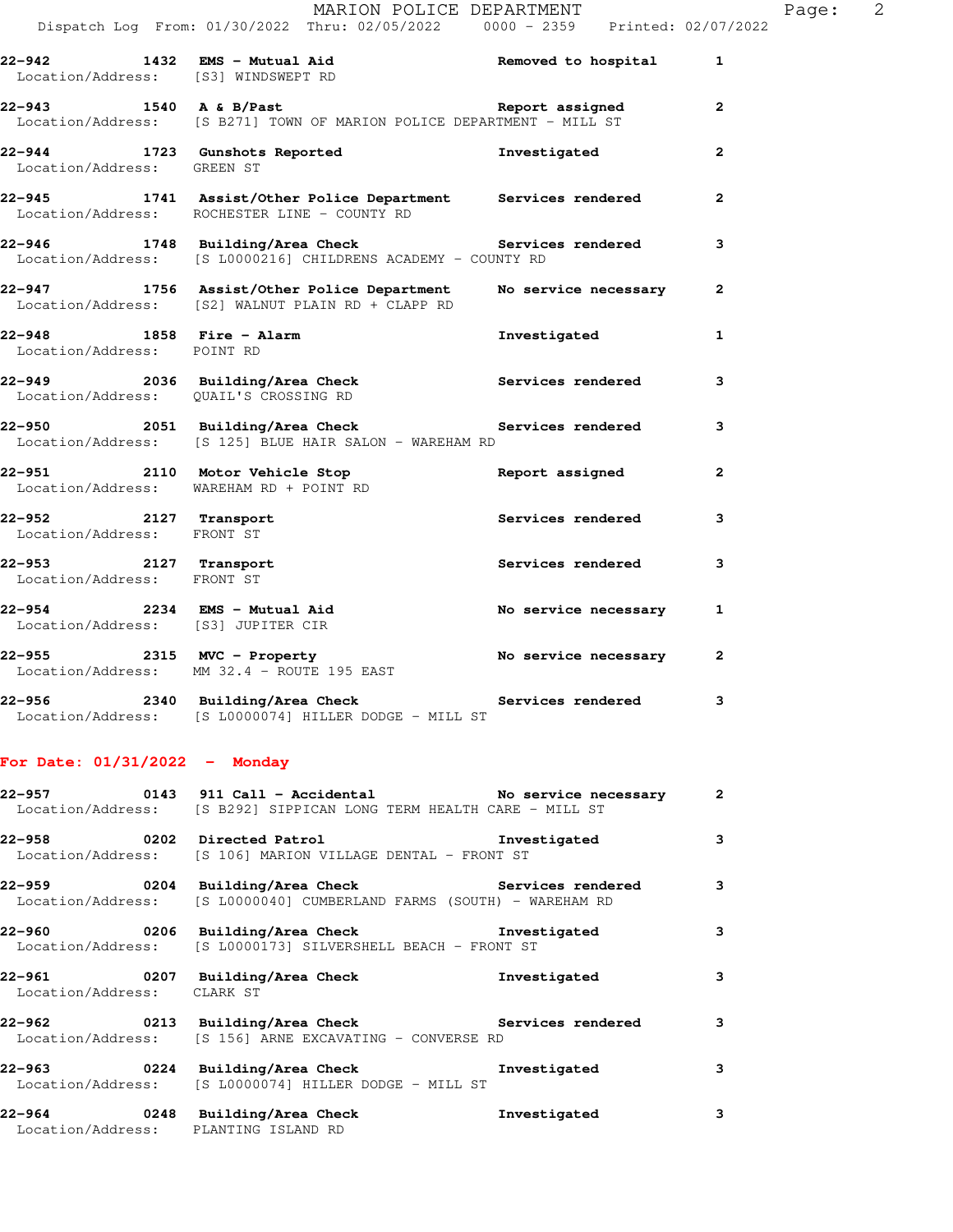|                                                                       | 22-965 0254 Building/Area Check 5ervices rendered 3<br>Location/Address: [S L0000061] GILDA'S STONE ROOSTER - WAREHAM RD       |                          |              |  |
|-----------------------------------------------------------------------|--------------------------------------------------------------------------------------------------------------------------------|--------------------------|--------------|--|
|                                                                       | 22-966       0258  Building/Area Check          Services rendered<br>Location/Address: [S L0000088] KITTANSETT CLUB - POINT RD |                          |              |  |
| Location/Address: DELANO RD                                           | 22-967 0310 Building/Area Check <b>The Investigated</b>                                                                        |                          |              |  |
|                                                                       | 22-968 0508 Building/Area Check Services rendered<br>Location/Address: [S 125] BLUE HAIR SALON - WAREHAM RD                    |                          | 3            |  |
| Location/Address: COUNTY RD                                           | 22-969 		 0658 Assist/Other Police Department Services rendered                                                                |                          | $\mathbf{2}$ |  |
| Location/Address: WEST AVE                                            | 22-970 0829 Motor Vehicle Complaint <b>1</b> nvestigated                                                                       |                          | $\mathbf{2}$ |  |
| 22-974 0831 Transport                                                 | Vicinity of: [S3] WAREHAM COURT - CRANBERRY HWY                                                                                | Services rendered 3      |              |  |
| Location/Address: ROUTE 195 WEST                                      | 22-971 0847 Motor Vehicle Complaint Referred to other agency 2                                                                 |                          |              |  |
| Location/Address: WASHBURN LN                                         | 22-972 0853 Fire - Smoke Investigation 1nvestigated                                                                            |                          | 1            |  |
|                                                                       | 22-973 0856 Road Hazard<br>Vicinity of: TRAFFIC LIGHT - WAREHAM RD + POINT RD                                                  | Investigated             | 3            |  |
| Location/Address: [S3] CAMARDO DR                                     | 22-975 0903 EMS - Mutual Aid<br>The California (23) CAMADDO DD                                                                 |                          | $\mathbf{1}$ |  |
|                                                                       | 22-976 1006 Waterways Area Patrol <b>120 Services</b> rendered<br>Location/Address: [S L0000151] OLD LANDING WHARF - FRONT ST  |                          | 3            |  |
| Location/Address: FRONT ST                                            | 22-977 1028 EMS - Medical and Services rendered                                                                                |                          | $\mathbf{1}$ |  |
|                                                                       | 22-979 1055 Waterways Area Patrol 100 Services rendered<br>Location/Address: WINGS COVE RAMP - DELANO RD                       |                          | 3            |  |
| 22-978 1108 Directed Patrol<br>Location/Address: FRONT ST             |                                                                                                                                | Investigated             | 3            |  |
| 22-980                                                                | 1131 Directed Patrol<br>Location/Address: WAREHAM RD + FRONT ST                                                                | <b>Services rendered</b> | 3            |  |
| 22-982 1219 EMS - Mutual Aid                                          | Location/Address: [S3] FRONT HOUSE - PINE HURST                                                                                | Removed to hospital      | 1            |  |
| 22-983                                                                | 1304 Motor Vehicle Complaint<br>Location/Address: PLEASANT ST + CONVERSE RD                                                    | <b>Services rendered</b> | $\mathbf{2}$ |  |
| 22–984<br>Location/Address: FRONT ST                                  | 1309 EMS - Medical                                                                                                             | Removed to hospital      | 1            |  |
| 22-985 1357 Health/Welfare<br>Location/Address: PINE HILL LN          |                                                                                                                                | Report assigned          | 3            |  |
| 22-986                                                                | 1455 Directed Patrol<br>Location/Address: [S B392] SIPPICAN SCHOOL - SPRING ST                                                 | Services rendered        | 3            |  |
| 22-987 1506 Animal Complaint<br>Location/Address: QUAIL'S CROSSING RD |                                                                                                                                | No service necessary     | 3            |  |
| 22-988                                                                | 1523 General Service<br>Location/Address: [S L0000173] SILVERSHELL BEACH - FRONT ST                                            | No service necessary     | 3            |  |
| 22–989<br>$1607$ D.M.V.                                               |                                                                                                                                | Investigated             | 3            |  |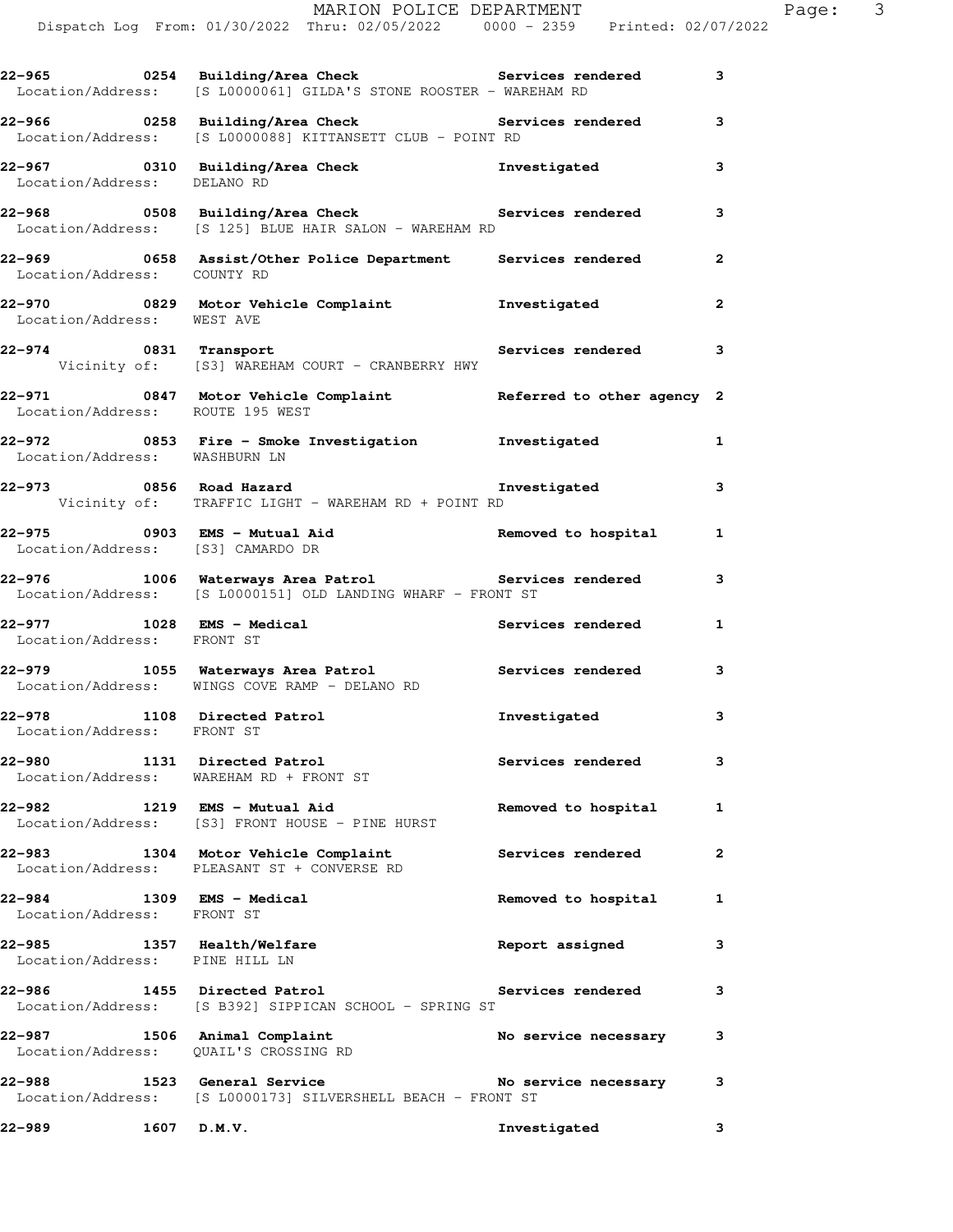| 22–990<br>Location/Address:  | 1616 | Annoving Phone Calls<br>PINE HILL LN         | Report assigned | 3 |
|------------------------------|------|----------------------------------------------|-----------------|---|
| 22–991<br>Location/Address:  | 1732 | Animal Complaint<br>SCHOOL ST                | Investigated    | 3 |
| 22-1010<br>Location/Address: | 2000 | Animal Complaint<br>DORAN WAY                | Investigated    |   |
| 22–992<br>Location/Address:  | 2106 | Motor Vehicle Stop<br>MM 35 - ROUTE 195 WEST | Arrest          | 2 |

### **For Date: 02/01/2022 - Tuesday**

| 22-993 0120 Burglar Alarm<br>Location/Address: COTTAGE ST    |                                                                                                             | Investigated          | $\mathbf{2}$            |
|--------------------------------------------------------------|-------------------------------------------------------------------------------------------------------------|-----------------------|-------------------------|
|                                                              | 22-994 0140 Building/Area Check Services rendered 3<br>Location/Address: VINE ST                            |                       |                         |
| 22-995                                                       | 0148 Building/Area Check<br>Location/Address: [S L0000040] CUMBERLAND FARMS (SOUTH) - WAREHAM RD            | Services rendered 3   |                         |
| Location/Address: DORAN WAY                                  | 22-996 0149 Building/Area Check                                                                             | Services rendered 3   |                         |
| 22-997                                                       | 0744 Waterways Area Patrol Services rendered<br>Location/Address: [S L0000173] SILVERSHELL BEACH - FRONT ST |                       | $\overline{\mathbf{3}}$ |
| 22-998 0823 EMS - Medical                                    | Location/Address: [S B293] MARCONI VILLAGE - MILL ST                                                        | Removed to hospital 1 |                         |
|                                                              | 22-999 0824 Directed Patrol S<br>Location/Address: [S B392] SIPPICAN SCHOOL - SPRING ST                     | Services rendered     | $\mathbf{3}$            |
| 22-1000 0910 Transport                                       | Location/Address: [S B271] TOWN OF MARION POLICE DEPARTMENT - MILL ST                                       | Services rendered     | $\overline{\mathbf{3}}$ |
| 22-1001 0926 Officer Wanted<br>Location/Address: COUNTY RD   |                                                                                                             | Report assigned       | $\overline{\mathbf{2}}$ |
| 22-1002 0952 Officer Wanted<br>Location/Address: PLEASANT ST |                                                                                                             | Services rendered     | $\overline{\mathbf{2}}$ |
| Location/Address: FRONT ST                                   | 22-1003 1016 EMS - Medical                                                                                  | Removed to hospital 1 |                         |
| 22-1004                                                      | 1032 Motor Vehicle Complaint<br>Location/Address: [S B272] VERIZON TELEPHONE OFFICE - MILL ST               | Services rendered 2   |                         |
|                                                              | 22-1005 1127 Motor Vehicle Stop Verbal warning<br>Location/Address: MILL ST + ROCKY KNOOK LN                |                       | $\overline{\mathbf{2}}$ |
|                                                              | 22-1006 1134 Follow Up Investigation Investigated<br>Location/Address: [S L0000172] BREW-FISH - SPRING ST   |                       | 3                       |
| Location/Address: DORAN WAY                                  | 22-1007 1146 Follow Up Investigation Services rendered                                                      |                       | $\mathbf{3}$            |
|                                                              | 22-1008 1258 Follow Up Investigation 1nvestigated<br>Location/Address: [S L0000172] BREW-FISH - SPRING ST   |                       | 3                       |
| 22-1009 1343 ABANDONED PROPERTY                              | Location/Address: [S B271] TOWN OF MARION POLICE DEPARTMENT - MILL ST                                       | Services rendered     | $\overline{\mathbf{3}}$ |
| 22-1011                                                      | 1453 Directed Patrol<br>Location/Address: MILL ST + ROCKY KNOOK LN                                          | Services rendered 3   |                         |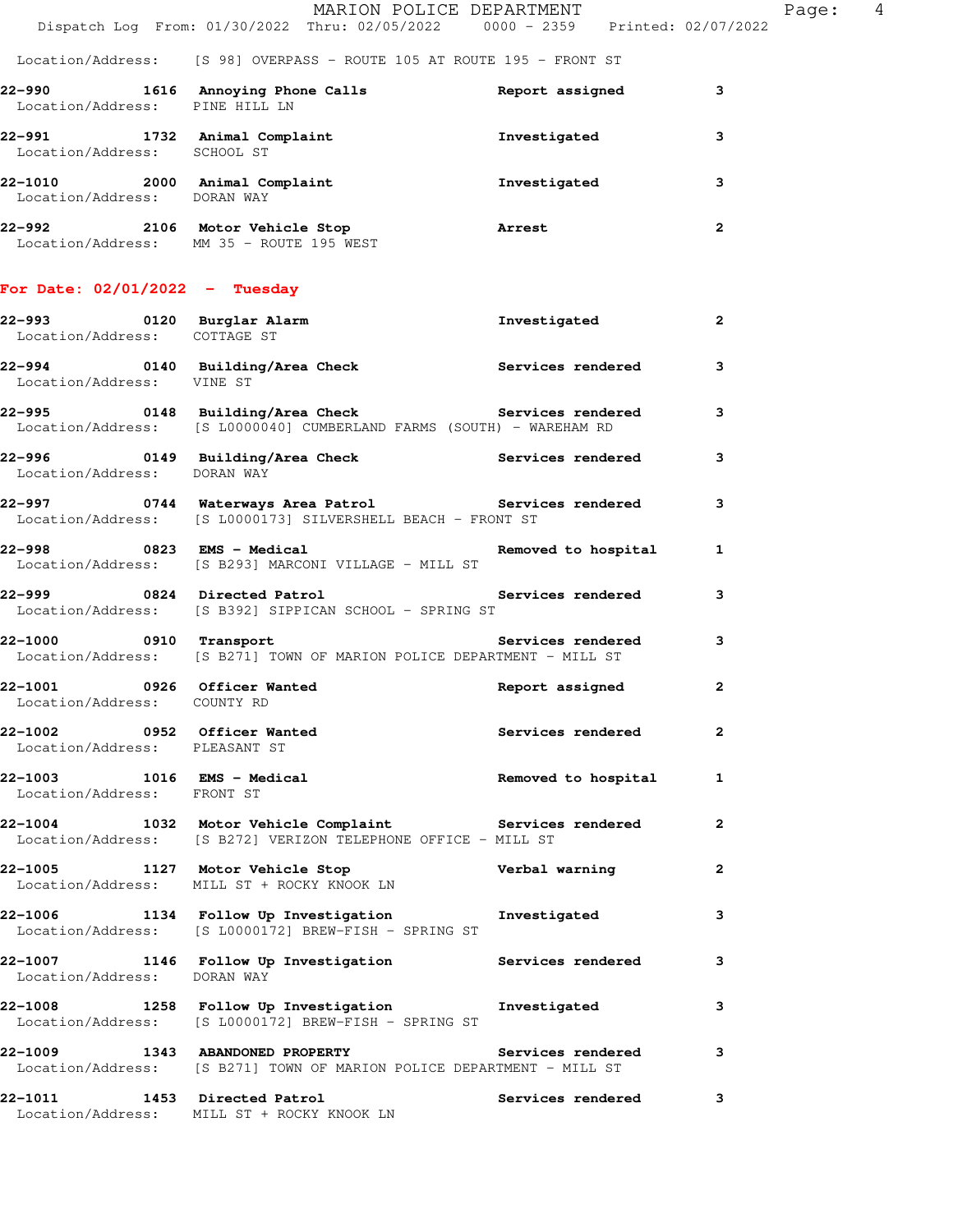|                                    | Dispatch Log From: 01/30/2022 Thru: 02/05/2022   0000 - 2359   Printed: 02/07/2022                                                       | MARION POLICE DEPARTMENT |              | Page: 5 |  |
|------------------------------------|------------------------------------------------------------------------------------------------------------------------------------------|--------------------------|--------------|---------|--|
|                                    | 22-1012 1509 Directed Patrol 1999 Services rendered<br>Location/Address: [S B392] SIPPICAN SCHOOL - SPRING ST                            |                          | 3            |         |  |
| Location/Address: POINT RD         | 22-1013 1518 General Service 1988 area search negative 3                                                                                 |                          |              |         |  |
|                                    | 1641 EMS - Medical Removed to hospital 1<br>Location/Address: [S 89] DUNKIN DONUTS - WAREHAM RD                                          |                          |              |         |  |
|                                    | 22-1015 1739 Building/Area Check Services rendered<br>Location/Address: TUCKER LN                                                        |                          | 3            |         |  |
|                                    | 22-1016 1944 Animal Complaint <b>Investigated</b><br>Location/Address: CONVERSE RD                                                       |                          | 3            |         |  |
| Location/Address: ATLANTIS DR      | 22-1017 2026 Building/Area Check Services rendered                                                                                       |                          | 3            |         |  |
|                                    | 22-1018 2055 Building/Area Check 2010 Services rendered 3<br>Location/Address: [S B392] SIPPICAN SCHOOL - SPRING ST                      |                          |              |         |  |
|                                    | 22-1019 2152 Building/Area Check Services rendered<br>Location/Address: [S 97] BURR BROTHERS SALES - WAREHAM RD                          |                          | 3            |         |  |
| For Date: $02/02/2022 -$ Wednesday |                                                                                                                                          |                          |              |         |  |
|                                    | 22-1020 0126 Building/Area Check <b>Services</b> rendered<br>Location/Address: [S L0000135] MAYHEW'S VALET CLEANERS - WAREHAM RD         |                          | 3            |         |  |
|                                    | 22-1021 		 0133 Building/Area Check 		 Services rendered<br>Location/Address: [S L0000061] GILDA'S STONE ROOSTER - WAREHAM RD            |                          | 3            |         |  |
|                                    | 22-1022 		 0140 Building/Area Check 		 Services rendered<br>Location/Address: [S 131] FIELDSTONE FARM MARKET - MILL ST                   |                          | 3            |         |  |
| Location/Address: CLARK ST         | 22-1023 0144 Building/Area Check Services rendered                                                                                       |                          | 3            |         |  |
| Location/Address: MOORINGS RD      | 22-1024 		 0154 Building/Area Check 		 Services rendered                                                                                 |                          | 3            |         |  |
|                                    | 22-1025       0159   Building/Area Check          Services rendered<br>Location/Address: [S L0000173] SILVERSHELL BEACH - FRONT ST       |                          | 3            |         |  |
| Location/Address: VILLAGE DR       | 22-1026 			 0210 Building/Area Check 			 Services rendered                                                                               |                          | 3            |         |  |
|                                    | 22-1027       0224  Building/Area Check          Services rendered<br>Location/Address: [S L0000027] CAPTAIN HADLEY HOUSE - FRONT ST     |                          | 3            |         |  |
|                                    | 22-1028 		 0230 Building/Area Check 		 Services rendered<br>Location/Address: [S L0000088] KITTANSETT CLUB - POINT RD                    |                          | 3            |         |  |
|                                    | 22-1029       0239  Building/Area Check          Services rendered<br>Location/Address: [S L0000225] WELL'S SERVICE STATION - WAREHAM RD |                          | 3            |         |  |
| Location/Address: DEXTER RD        | 22-1030 6244 Building/Area Check Services rendered                                                                                       |                          | 3            |         |  |
|                                    | 22-1031 10712 Motor Vehicle Stop 10 1 and Written warning issued<br>Location/Address: MILL ST + ROCKY KNOOK LN                           |                          | $\mathbf{2}$ |         |  |
| Location/Address: FRONT ST         | 22-1032 0951 Directed Patrol                                                                                                             | <b>Services rendered</b> | 3            |         |  |

**22-1033 1253 Directed Patrol Services rendered 3**  Location/Address: COUNTY RD **22-1034 1323 Animal Complaint Services rendered 3**  Location/Address: QUAIL'S CROSSING RD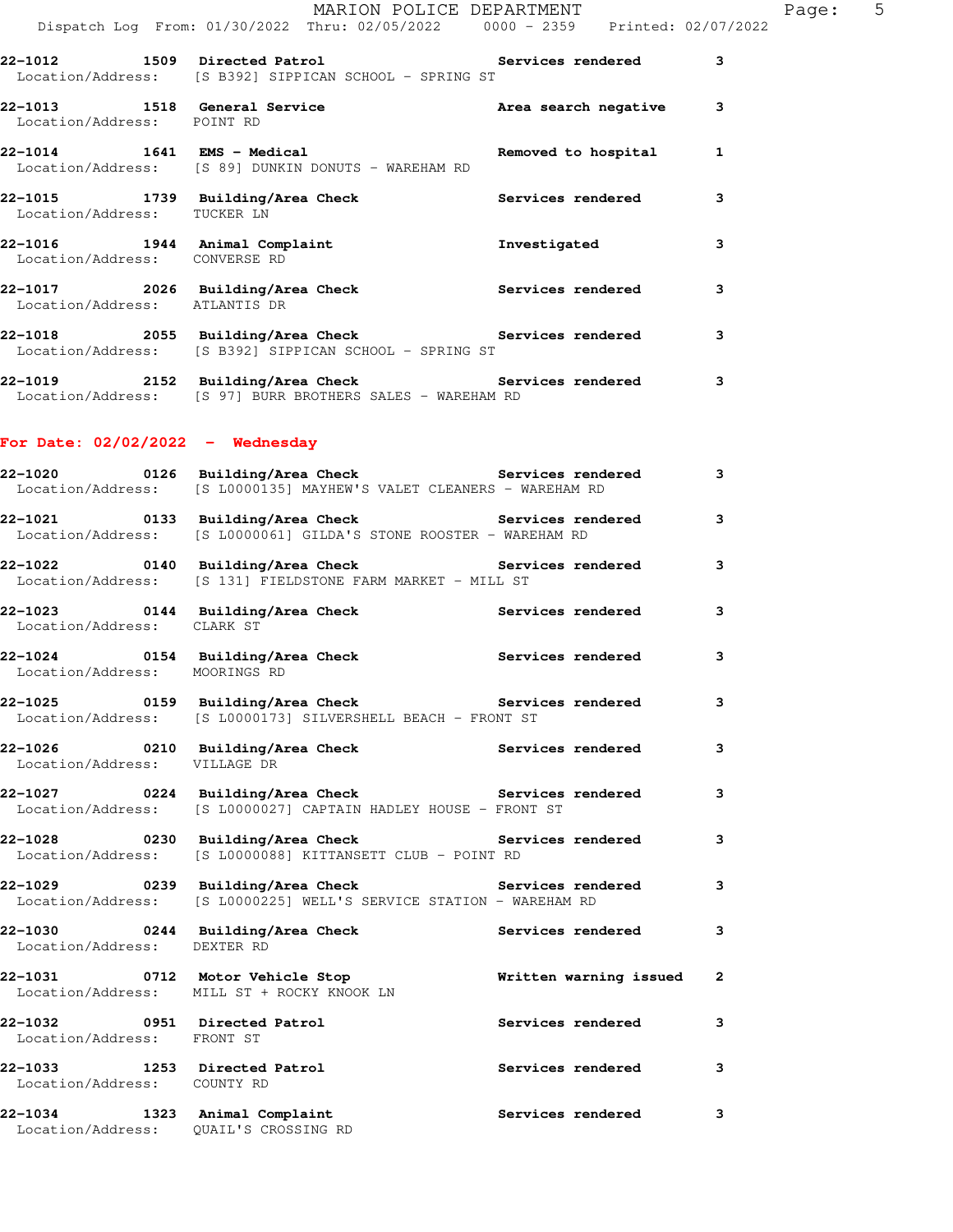**22-1035 1648 9-1-1 Call - Abandoned Investigated 2** 

| 22-1057 1052 General Service                                      |                                                                                                                                          | <b>Services rendered</b>              | 3            |
|-------------------------------------------------------------------|------------------------------------------------------------------------------------------------------------------------------------------|---------------------------------------|--------------|
|                                                                   | Location/Address: CONVERSE RD + MILL ST                                                                                                  | Verbal warning                        | $\mathbf{2}$ |
| 22-1055 0935 Building/Area Check                                  | Location/Address: [S B392] SIPPICAN SCHOOL - SPRING ST                                                                                   | <b>Services rendered</b>              | 3            |
|                                                                   | 22-1054 6458 Building/Area Check the Investigated<br>Location/Address: [S L0000151] OLD LANDING WHARF - FRONT ST                         |                                       | 3            |
| 22-1053 0401 Building/Area Check                                  | Location/Address: [S L0000119] MARION GARAGE - MILL ST                                                                                   | Investigated                          | 3            |
|                                                                   | Location/Address: [S 137] TRI TOWN MOTORS - WAREHAM RD                                                                                   |                                       | 3            |
| 22-1051 0258 Building/Area Check<br>Location/Address: CONVERSE RD |                                                                                                                                          | Services rendered                     | 3            |
|                                                                   | 22-1050 			 0255 Building/Area Check 			 Services rendered<br>Location/Address: [S L0000088] KITTANSETT CLUB - POINT RD                  |                                       | 3            |
|                                                                   | 22-1049 0244 Building/Area Check Services rendered<br>Location/Address: [S L0000011] THE CAZ - BARROS DR                                 |                                       | 3            |
|                                                                   | 22-1048 0231 Building/Area Check Services rendered 3<br>Location/Address: [S L0000173] SILVERSHELL BEACH - FRONT ST                      |                                       |              |
| Vicinity of: TOWN LINE - MILL ST                                  | 22-1047 0212 Building/Area Check <b>The Investigated</b>                                                                                 |                                       | 3            |
| Location/Address: VILLAGE DR                                      | 22-1046 0203 Directed Patrol                                                                                                             | Unfounded                             | 3            |
| Location/Address: MOORINGS RD                                     | 22-1045 		 0156 Building/Area Check 		 Services rendered                                                                                 |                                       | 3            |
|                                                                   | 22-1044 0149 Building/Area Check Services rendered<br>Location/Address: [S 81] DEPINA LANDING - RIVER RD                                 |                                       | 3            |
|                                                                   | 22-1043      0146  Building/Area Check          Services rendered<br>Location/Address: [S L0000113] TOP OF THE HILL LIQOURS - WAREHAM RD |                                       | 3            |
|                                                                   | 22-1042 		 0141 Building/Area Check 		 Services rendered<br>Location/Address: [S A7] MARION GENERAL STORE - FRONT ST                     |                                       | 3            |
| For Date: $02/03/2022 -$ Thursday                                 |                                                                                                                                          |                                       |              |
|                                                                   | 22-1041 2154 Building/Area Check Services rendered<br>Location/Address: [S 131] FIELDSTONE FARM MARKET - MILL ST                         |                                       | 3            |
|                                                                   | 22-1040 2145 Building/Area Check Services rendered<br>Location/Address: [S L0000113] TOP OF THE HILL LIQOURS - WAREHAM RD                |                                       | 3            |
|                                                                   | 22-1039 2139 Building/Area Check Services rendered<br>Location/Address: [S L0000218] TOWN OF MARION COMMUNITY CENTER - MILL ST           |                                       | 3            |
|                                                                   | Location/Address: AREA OF 491 - COUNTY RD                                                                                                |                                       | 3            |
| Location/Address: EDGEWATER LN                                    | 22-1038 2030 Road Hazard                                                                                                                 | Perpetrator(s) gone 1<br>Investigated |              |
| 22-1037 2002 Disturbance                                          | Location/Address: [S 36] EAST OVER RESERVATION - COUNTY RD                                                                               |                                       |              |
| Location/Address: MAIN ST                                         | 22-1036 1737 Building/Area Check <b>Services</b> rendered 3                                                                              |                                       |              |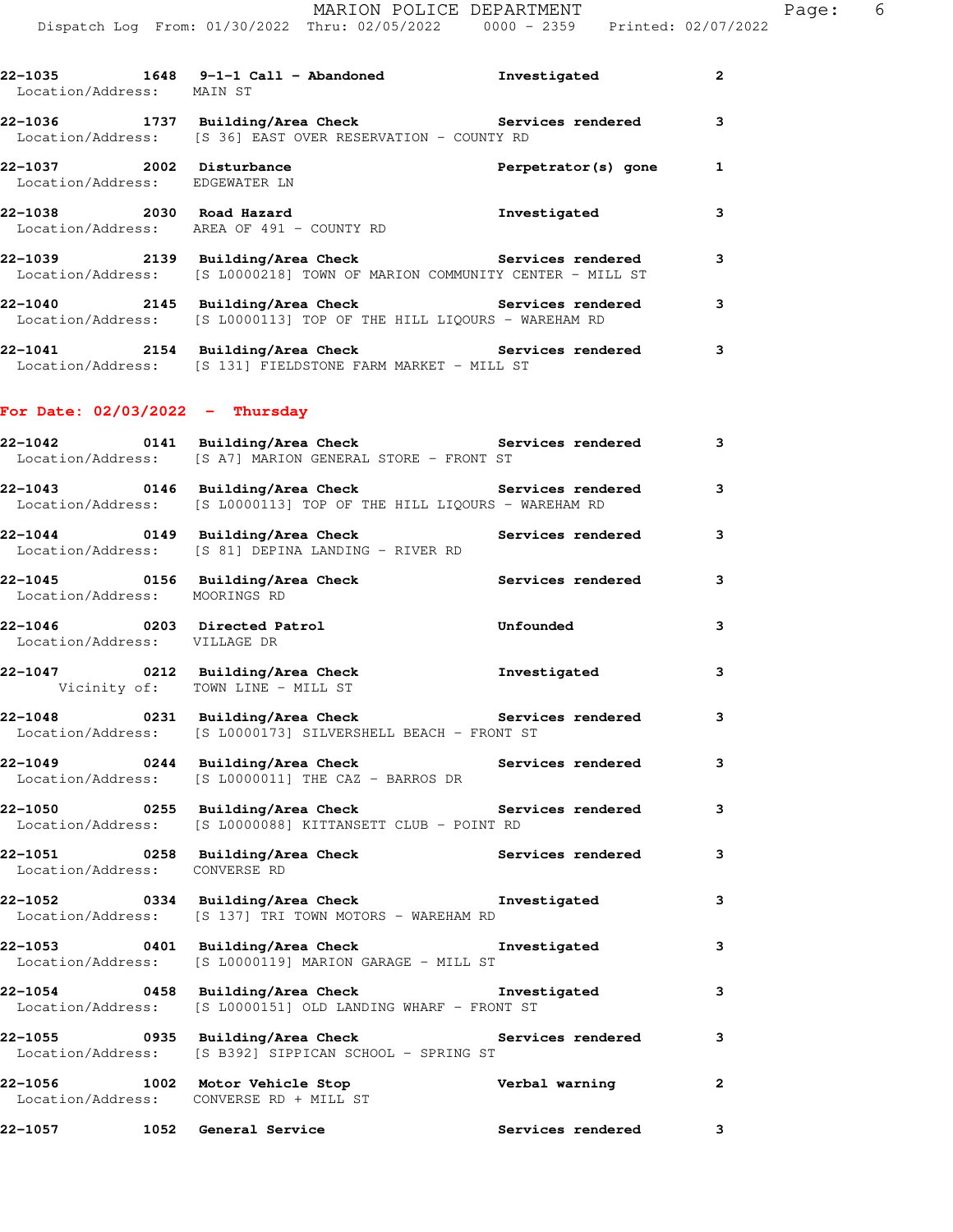|                                 | Dispatch Log From: 01/30/2022 Thru: 02/05/2022 0000 - 2359 Printed: 02/07/2022                                                         | MARION POLICE DEPARTMENT   | Page: 7        |
|---------------------------------|----------------------------------------------------------------------------------------------------------------------------------------|----------------------------|----------------|
|                                 | Location/Address: [S B392] SIPPICAN SCHOOL - SPRING ST                                                                                 |                            |                |
| 22-1058 1137 Fire - Alarm       |                                                                                                                                        | Accidental/defective alarm | $\mathbf{1}$   |
| Location/Address: FRONT ST      |                                                                                                                                        |                            |                |
| Location/Address: OLDE KNOLL RD | 22-1059 1301 Animal Complaint                                                                                                          | Services rendered          | 3              |
| Location/Address: FRONT ST      | 22-1060 1352 Directed Patrol 1 22-1060 Services rendered                                                                               |                            | 3              |
|                                 | 22-1061 1408 Motor Vehicle Stop Nerbal warning<br>Location/Address: [S 131] FIELDSTONE FARM MARKET - MILL ST                           |                            | $\mathbf{2}$   |
|                                 | 22-1062 1434 Motor Vehicle Stop<br>Location/Address: ABBINGTON BANK - FRONT ST                                                         | Verbal warning             | $\mathbf{2}$   |
|                                 | 22-1063 1632 General Service<br>Location/Address: CONVERSE RD + ZORA RD                                                                | Area search negative       | 3              |
| Location/Address: COTTAGE LN    | 22-1064 1651 Building/Area Check 1997 Services rendered                                                                                |                            | 3              |
| Location: [OT] BOLO             | 22-1065 1705 Assist/Other Police Department Services rendered                                                                          |                            | $\overline{2}$ |
| Location/Address: CONVERSE RD   | 22-1066 1718 General Service <b>18 Services</b> Services rendered                                                                      |                            | 3              |
|                                 | 22-1067 1805 Building/Area Check Services rendered<br>Location/Address: [S L0000124] MARION INDOOR TENNIS CLUB - LUCE AVE              |                            | 3              |
|                                 | 22-1068 1825 Building/Area Check Services rendered<br>Location/Address: [S L0000216] CHILDRENS ACADEMY - COUNTY RD                     |                            | 3              |
| 22-1069 1925 D.M.V.             | Location/Address: DELANO RD + MANSFIELD AVE                                                                                            | Area search negative       | 3              |
| Location/Address: GREEN ST      | 22-1070 2119 Gunshots Reported and Area search negative                                                                                |                            | $\mathbf{2}$   |
|                                 | 22-1071 2137 Building/Area Check Services rendered<br>Location/Address: [S L0000102] TOWN OF MARION WATER STATION - PUMPING STATION RD |                            | 3              |
| Location/Address: CRANBERRY WAY | 22-1072 2308 Suspicious Person <b>Area search negative</b> 2                                                                           |                            |                |
|                                 |                                                                                                                                        |                            |                |

# **For Date: 02/04/2022 - Friday**

| Location/Address: LEWIS ST                                     |                                                                                                                                   | Investigated      | 1              |
|----------------------------------------------------------------|-----------------------------------------------------------------------------------------------------------------------------------|-------------------|----------------|
| 22-1074                                                        | 0038 Building/Area Check Services rendered<br>Location/Address: [S B3721] FIRST CONGREGATIONAL CHURCH COMMUNITY CENTER - FRONT ST |                   | 3              |
| 22-1078 0047 Suspicious Activity<br>Location/Address:          | WASHBURN PARK RD                                                                                                                  | Investigated      | $\overline{2}$ |
| 22-1075 0102 Suspicious Activity<br>Location/Address: FRONT ST |                                                                                                                                   | Investigated      | 2              |
|                                                                | 22-1076 		 0234 Building/Area Check 		 Services rendered<br>  Location/Address: [S 118] MARION VILLAGE ESTATES - VILLAGE DR       |                   | 3              |
| 22-1077<br>Location/Address:                                   | 0250 Building/Area Check<br>OAKDALE AVE                                                                                           | Services rendered | 3              |
| 22-1079                                                        | 0316 Building/Area Check Services rendered<br>Location/Address: [S 137] TRI TOWN MOTORS - WAREHAM RD                              |                   | 3              |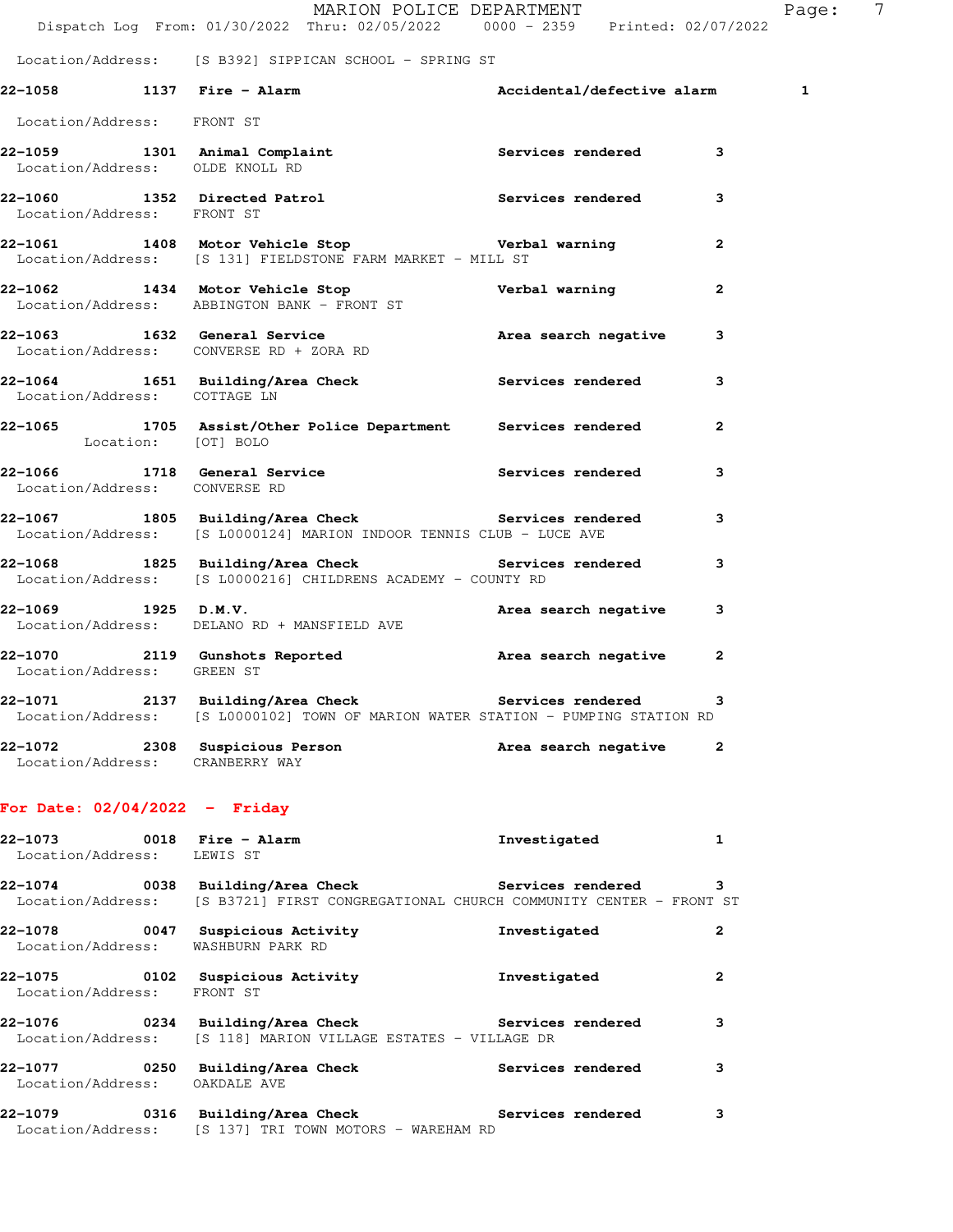|                                        | Dispatch Log From: 01/30/2022 Thru: 02/05/2022 0000 - 2359 Printed: 02/07/2022                                                         |                            |                         |   |
|----------------------------------------|----------------------------------------------------------------------------------------------------------------------------------------|----------------------------|-------------------------|---|
|                                        | 22-1080 0318 Building/Area Check Services rendered 3<br>Location/Address: [S B512] LITTLE NECK VILLAGE - WAREHAM RD                    |                            |                         |   |
|                                        | 22-1081 0320 Building/Area Check Services rendered 3<br>Location/Address: CRANBERRY WAY                                                |                            |                         |   |
|                                        | 22-1082 0324 Building/Area Check Services rendered<br>Location/Address: [S L0000173] SILVERSHELL BEACH - FRONT ST                      |                            | 3                       |   |
|                                        | 22-1083 0341 Building/Area Check Services rendered<br>Location/Address: [S L0000088] KITTANSETT CLUB - POINT RD                        |                            | 3                       |   |
|                                        | 22-1084 		 0403 Building/Area Check 		 Services rendered<br>Location/Address: [S L0000054] TOWN OF MARION EVERGREEN CEMETERY - MILL ST |                            | 3                       |   |
|                                        | 22-1085 10825 Motor Vehicle Stop 10 10 Verbal warning<br>Location/Address: [S 131] FIELDSTONE FARM MARKET - MILL ST                    |                            | $\overline{2}$          |   |
| Location/Address: FRONT ST             | 22-1086 0945 Animal Complaint Services rendered 3                                                                                      |                            |                         |   |
| Location/Address: CONVERSE RD          | 22-1087 1053 Directed Patrol 22-1087 rendered                                                                                          |                            | 3                       |   |
|                                        | 22-1088 1116 EMS - Mutual Aid<br>Location/Address: [S3] CRANDERRY HWY                                                                  | Removed to hospital 1      |                         |   |
| Location/Address: BOGS - POINT RD      | 22-1089 1118 Directed Patrol                                                                                                           | No service necessary       | 3                       |   |
|                                        | 22-1090 1321 Directed Patrol<br>Location/Address: CONVERSE RD + PLEASANT ST                                                            | Services rendered          | 3                       |   |
| Location/Address: FRONT ST             | 22-1091 1329 Directed Patrol 120 Services rendered                                                                                     |                            | 3                       |   |
| Location/Address: FRONT ST             |                                                                                                                                        |                            | 1                       |   |
| Location/Address: TURNAROUND - MILL ST | 22-1093 1351 Directed Patrol                                                                                                           | Services rendered 3        |                         |   |
| Location/Address: COUNTY RD            | 22-1094 1352 Directed Patrol                                                                                                           | Services rendered          | $\overline{\mathbf{3}}$ |   |
| Location/Address: ROUTE 195 WEST       | 22-1095 2014 Building/Area Check Services rendered                                                                                     |                            | 3                       |   |
|                                        | 22-1096 2015 Building/Area Check Services rendered 3<br>Location/Address: [S 36] EAST OVER RESERVATION - COUNTY RD                     |                            |                         |   |
|                                        | 22-1097 2028 Building/Area Check Services rendered<br>Location/Address: [S L0000173] SILVERSHELL BEACH - FRONT ST                      |                            | 3                       |   |
|                                        | 22-1098 2050 Health/Welfare                                                                                                            | Accidental/defective alarm |                         | з |
| Location/Address: FRONT ST             |                                                                                                                                        |                            |                         |   |
|                                        | Location/Address: [S B532] OLD LANDING COMPLEX - WAREHAM RD                                                                            |                            | $\mathbf{2}$            |   |
|                                        | 22-1100 2142 Building/Area Check Services rendered<br>Location/Address: [S B512] LITTLE NECK VILLAGE - WAREHAM RD                      |                            | 3                       |   |
|                                        | 22-1101 2146 Building/Area Check Services rendered 3<br>Location/Address: [S L0000221] WASHBURN PARK - WASHBURN PARK RD                |                            |                         |   |
|                                        | 22-1102 2214 Building/Area Check Services rendered<br>Location/Address: [S 118] MARION VILLAGE ESTATES - VILLAGE DR                    |                            | 3                       |   |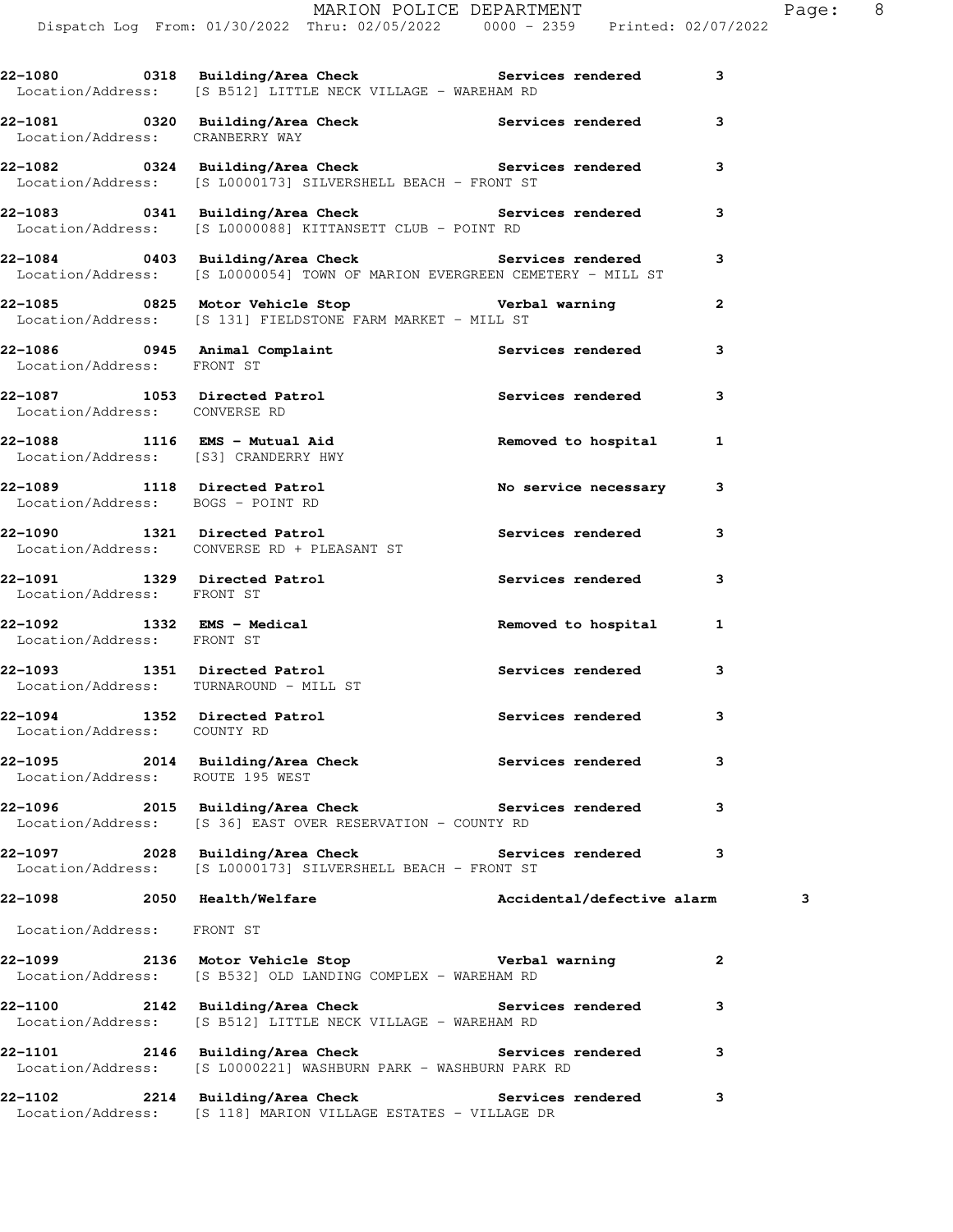| 22-1103           | 2223 Building/Area Check |                                     |  | Services rendered |  |
|-------------------|--------------------------|-------------------------------------|--|-------------------|--|
| Location/Address: |                          | [S L0000074] HILLER DODGE - MILL ST |  |                   |  |

# **For Date: 02/05/2022 - Saturday**

|                                                             | 22-1104 0243 Building/Area Check 5 Services rendered 3<br>Location/Address: [S L0000173] SILVERSHELL BEACH - FRONT ST                 |                            |              |
|-------------------------------------------------------------|---------------------------------------------------------------------------------------------------------------------------------------|----------------------------|--------------|
|                                                             | 22-1105 0251 Directed Patrol 22-1105 Services rendered Location: I-195                                                                |                            | 3            |
|                                                             | 22-1106 0253 Building/Area Check Services rendered<br>Location/Address: [S L0000221] WASHBURN PARK - WASHBURN PARK RD                 |                            | $\mathbf{3}$ |
|                                                             | 22-1107 0258 Building/Area Check Services rendered<br>Location/Address: [S L0000061] GILDA'S STONE ROOSTER - WAREHAM RD               |                            | 3            |
| 22-1108 0306 Directed Patrol<br>Location/Address: DELANO RD |                                                                                                                                       | Services rendered          | 3            |
| Location/Address: POINT RD                                  | 22-1109 0324 Directed Patrol                                                                                                          | Services rendered          | 3            |
| 22-1110 0858 EMS - Medical<br>Location/Address: MAIN ST     |                                                                                                                                       | Services rendered          | $\mathbf{1}$ |
|                                                             |                                                                                                                                       | Removed to hospital 1      |              |
|                                                             | 22-1112 0939 Building/Area Check <b>The Investigated</b><br>Location/Address: [S L0000040] CUMBERLAND FARMS (SOUTH) - WAREHAM RD      |                            | 3            |
|                                                             | 22-1113 0942 Directed Patrol<br>Location/Address: FRONT ST + WAREHAM RD                                                               | Investigated               | 3            |
|                                                             | 22-1114 0959 Building/Area Check <b>The Investigated</b><br>Location/Address: [S L0000221] WASHBURN PARK - WASHBURN PARK RD           |                            | 3            |
|                                                             | 22-1115 1005 Building/Area Check the Investigated<br>Location/Address: [S 118] MARION VILLAGE ESTATES - VILLAGE DR                    |                            | $\mathbf{3}$ |
|                                                             | 22-1116 1035 MVC - Property <b>128 Million</b> No service necessary 2<br>Vicinity of: EAST BOUND OFF RAMP - ROUTE 195 EAST            |                            |              |
| 22-1117 1056 MVC - Injury<br>Location/Address: COUNTY RD    |                                                                                                                                       | Removed to hospital 1      |              |
| Location/Address: VILLAGE DR                                | 22-1118 1143 EMS - Medical 1 1 22-1118 Removed to hospital 1                                                                          |                            |              |
|                                                             | 22-1119 1148 Follow Up Investigation Services rendered<br>Location/Address: [S L0000047] EDEN LANDSCAPES & GARDEN CENTER - WAREHAM RD |                            | $\mathbf{3}$ |
| Location/Address: QUAIL'S CROSSING RD                       | 22-1120 1354 Follow Up Investigation                                                                                                  | Unfounded                  | 3            |
| 22-1121<br>Location/Address: DELANO RD                      | 1405 Officer Wanted                                                                                                                   | Report assigned            | $\mathbf{2}$ |
| 22-1122 1430 General Service                                | Location/Address: [16] SOUTH COAST ANIMAL RRESCUE LEAGUE - VENTURA DR                                                                 | Services rendered          | 3            |
| 22-1123<br>Location/Address: FRONT ST                       | 1503 Road Hazard                                                                                                                      | Referred to other agency 3 |              |
| Location/Address: DELANO RD                                 | 22-1124 1605 Motor Vehicle Complaint Services rendered                                                                                |                            | 2            |
| 22-1125<br>Location/Address: SEAHORSE WAY                   | 1618 Building/Area Check                                                                                                              | <b>Services rendered</b>   | 3            |